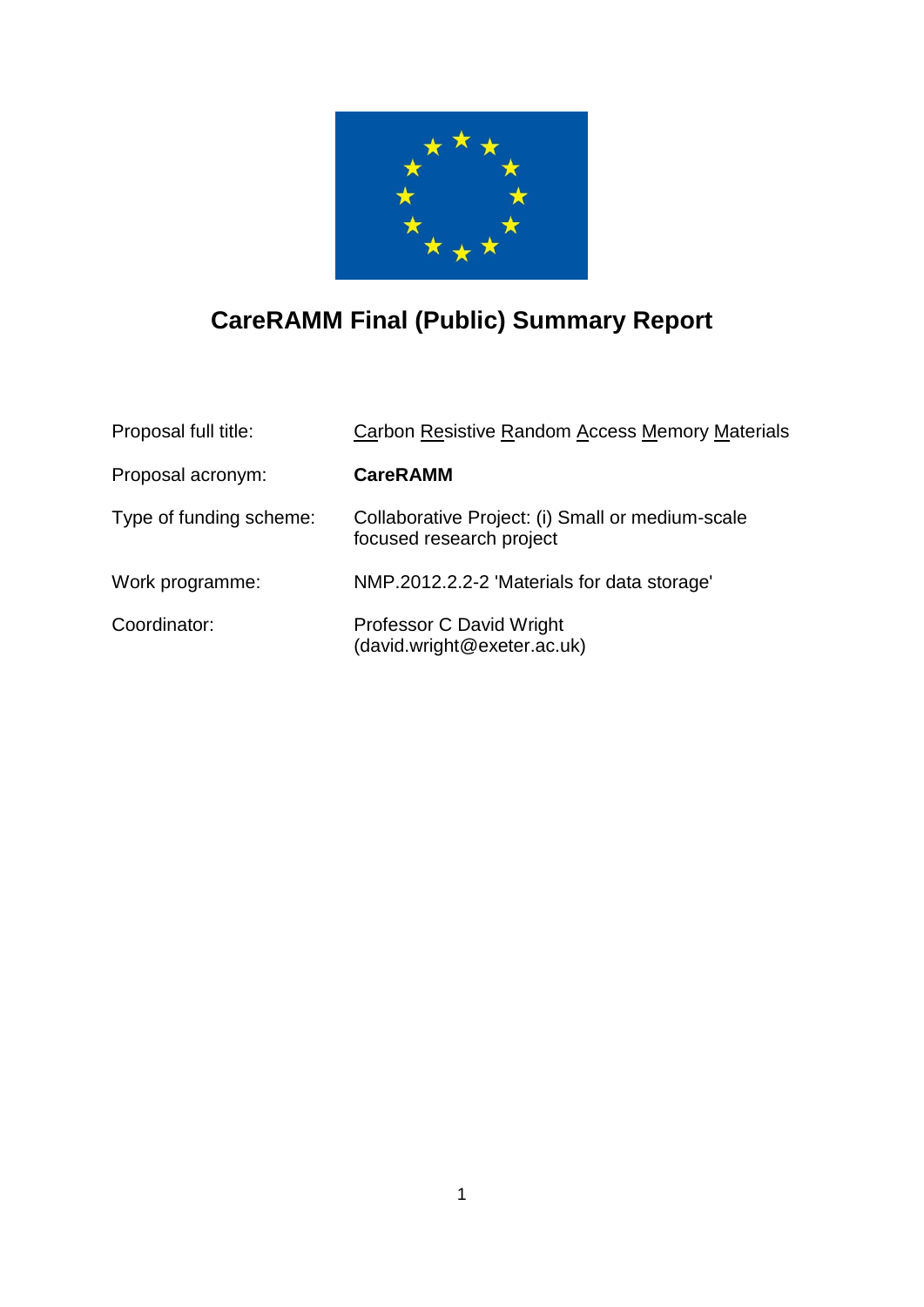# **Contents**

| Resistive switching in nanoscale amorphous carbon memory devices  7     |  |
|-------------------------------------------------------------------------|--|
| Understanding the resistive switching process in amorphous carbon using |  |
| Resistive switching in graphene-oxide memory devices 10                 |  |
|                                                                         |  |
|                                                                         |  |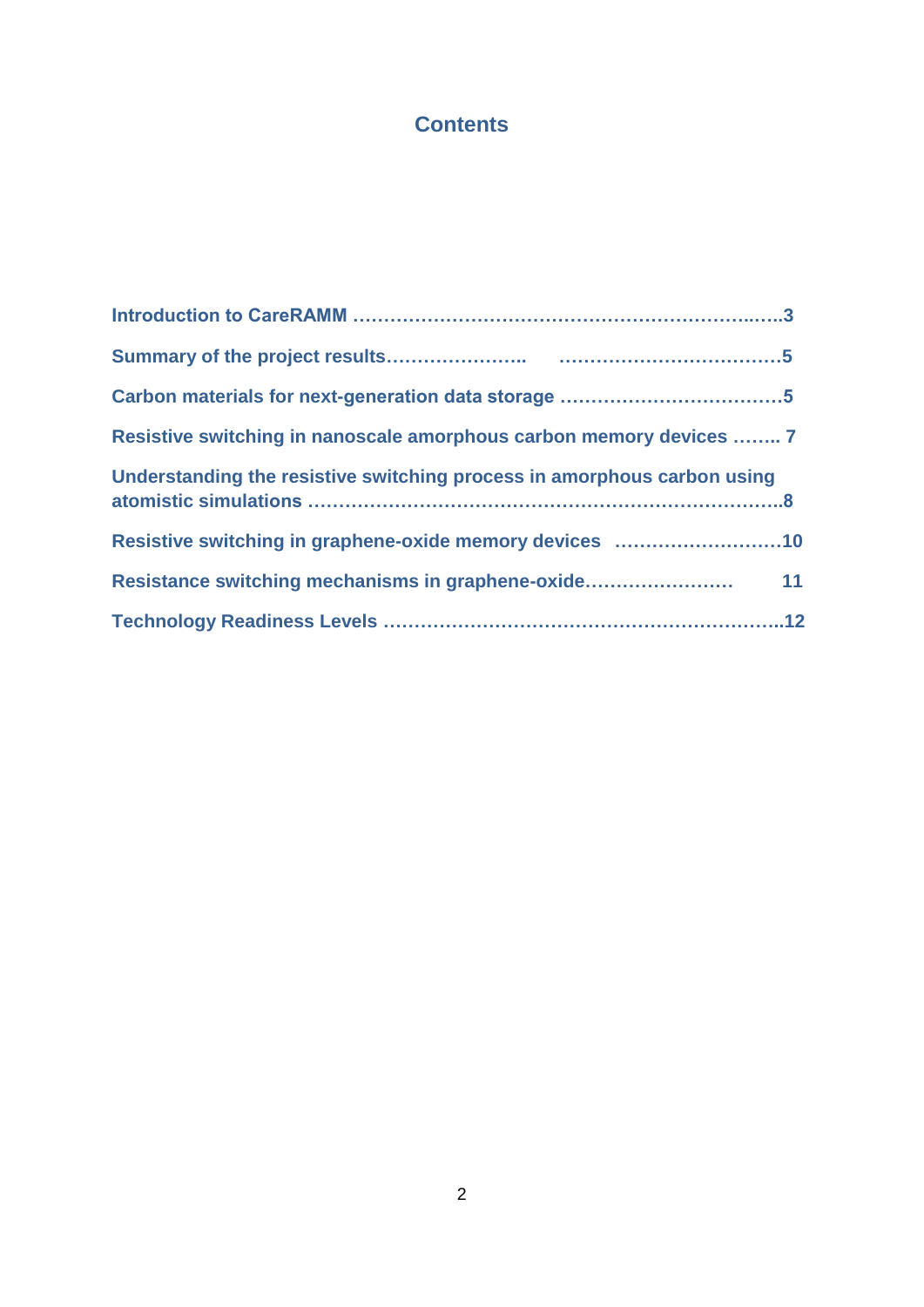# **Introduction to CareRAMM – Carbon Resistive Random Access Memory Materials**

An FP7 NMP Project led by the University of Exeter and in collaboration with IBM Research Zurich, RWTH-Aachen, University of Cambridge and ISSP-Sofia

There is currently an 'explosion' in data storage requirements reflecting the fact that ICT applications and digital devices are found in all aspects of our daily life, from business to security to medicine to transport to education to leisure etc.. However, current data storage technologies are facing technological barriers to progress in terms of achievable storage densities, power consumption and data rates (e.g. scaling limits in CMOS Flash memories, super-paramagnetic limits in magnetic disk storage). In this context the time is ripe for intensive research and development of alternative data storage materials and concepts.

The increasingly important flexible electronics sector is also not one that is easily addressed using currently available memory materials concepts. The global market for flexible, printed and thin-film electronics is currently estimated to be around \$5 billion, but predicted to grow enormously to over \$60 billion by 2022. A key element of virtually all modern electronic systems is memory and for flexible electronics applications, memories capable of implementation in a flexible format are thus essential.

It is in this context that carbon materials offer an exciting route to the realisation of future generations of high-performance, cost-effective and environmentally friendly non-volatile data storage, suited to both 'conventional' and flexible electronics applications. Scalability to the molecular level, sub-nanosecond switching time, ultra-low power operation, environmental stability, environmental friendliness, simple memory structures, advanced functionality, cost-effectiveness and compatibility with CMOS processing are all features readily provided by carbon-based data storage materials. In the form of graphene-based materials, carbon also offers a particularly attractive route to the provision of memory formats well-suited to the increasingly important flexible electronics arena. Graphene can also provide an extremely versatile electrode material for use in memory structures.

In the CareRAMM project we focus on the exploration and development of next-generation data storage/memory materials via two main carbon-based routes, namely:

- i. thin films of  $(sp^3\text{-rich})$  amorphous carbon (a-C) for the provision of high-performance non-volatile memories
- ii. graphene-based materials in the form of graphene-oxide (GO) for the provision of non-volatile memories which are additionally suited to flexible electronics applications.

The non-volatile storage mechanism in these materials that we investigate involves electrical modification of electrical conductivity, commonly referred to as 'resistive switching'. The exact physical mechanism responsible for this resistive switching in carbon materials was not, before the CareRAMM project started, clear, with  $sp^2$  filamentation,  $sp^2$  clustering, metal filamentation and interfacial redox reactions all being implicated in the literature for various material and electrode configurations. The process of  $sp<sup>2</sup>$  filamentation involves a bond reorganisation in which 'strands' of relatively high-conductivity sp<sup>2</sup>-bonded carbon form in a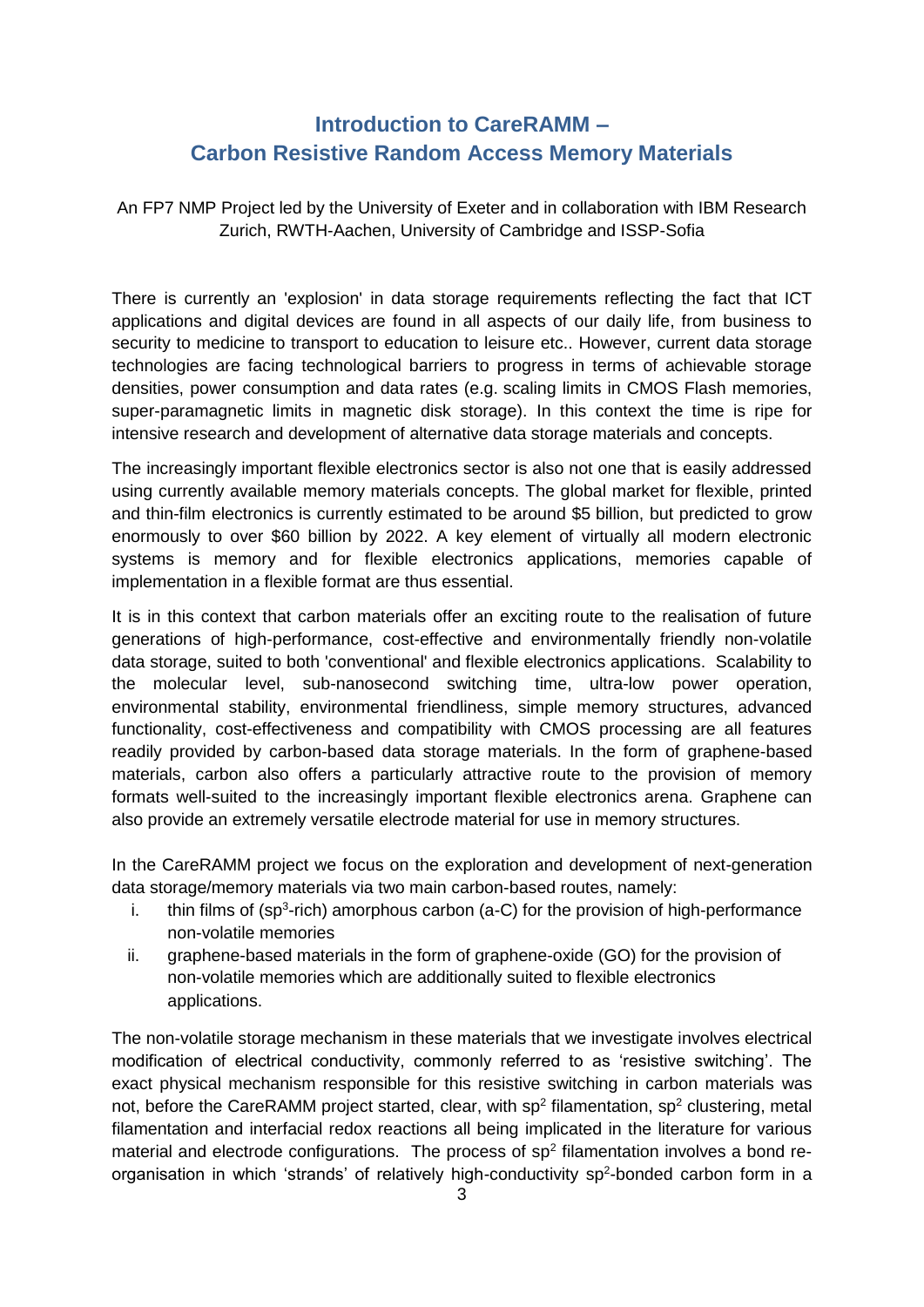surrounding sp<sup>3</sup> rich 'matrix'. A switching mechanism driven by such a bond-reorganisation process offers exceptional scaling potential, since ultimately it is a localised 'molecular' process. Bond re-organisation can also be a very fast process, so ultra-fast switching in carbon is also a realistic possibility. Pure  $sp<sup>2</sup>$  and  $sp<sup>3</sup>$  carbon forms (graphite and diamond) are thermodynamically stable, so carbon also has the potential for long and stable data lifetimes. Additional functionality is also an attractive feature of carbon-based memories. For example, by using graphene, specifically in this project graphene oxide (GO), we open up the route for memories on flexible substrates, a key building block to enable the success of flexible electronics. Carbon-based resistive memories should also offer the capability for multi-level storage and 'memristive-like' behaviour, as seen in other resistive memory materials. Multi-level storage allows for the storage of more than one bit per cell, so increasing data storage densities, while memristive-like behaviour can be exploited to provide a remarkable range of signal processing/computing-type operations, including implementing logic, providing synaptic and neuron-like 'mimics', and performing, in a very efficient way, analogue signal processing functions (such as multiply-accumulate operations).

Clearly carbon offers exciting technical capabilities as a data storage and memory material. There are also compelling environmental reasons that make carbon an attractive proposition; it is, for example:

- Non toxic (to persons or the environment)
- Not reliant on rare mineral extraction (and the knock-on environmental problems)
- Expected to have relatively easy 'end of use' disposal/recycling
- Expected to offer low (total) energy of production (compared to other electronics materials)

In summary then, the general aims of the CareRAMM project are to develop advanced carbon-based resistive switching materials, specifically  $sp<sup>3</sup>$ -rich a-C films and grapheneoxide films, for next generation non-volatile data storage applications.

### **The project team**

The CareRAMM project team consisted mainly of the following researchers:

University of Exeter: C D Wright, M M Aziz, A Alexeev, M Barnes, T Bachmann, M F Craciun K Lai, V K Nagareddy

University of Cambridge: A C Ferrari, A K Ott, C Dou, S Milana

IBM Zurich: A Sebastian, W Koelmans, F. Zipoli, A. Curioni, E. Eleftheriou

RWTH-Aachen: M Wuttig, A Yatim, O.Cojocaru-Mirédin

ISSP-Sofia: T Tsvetkova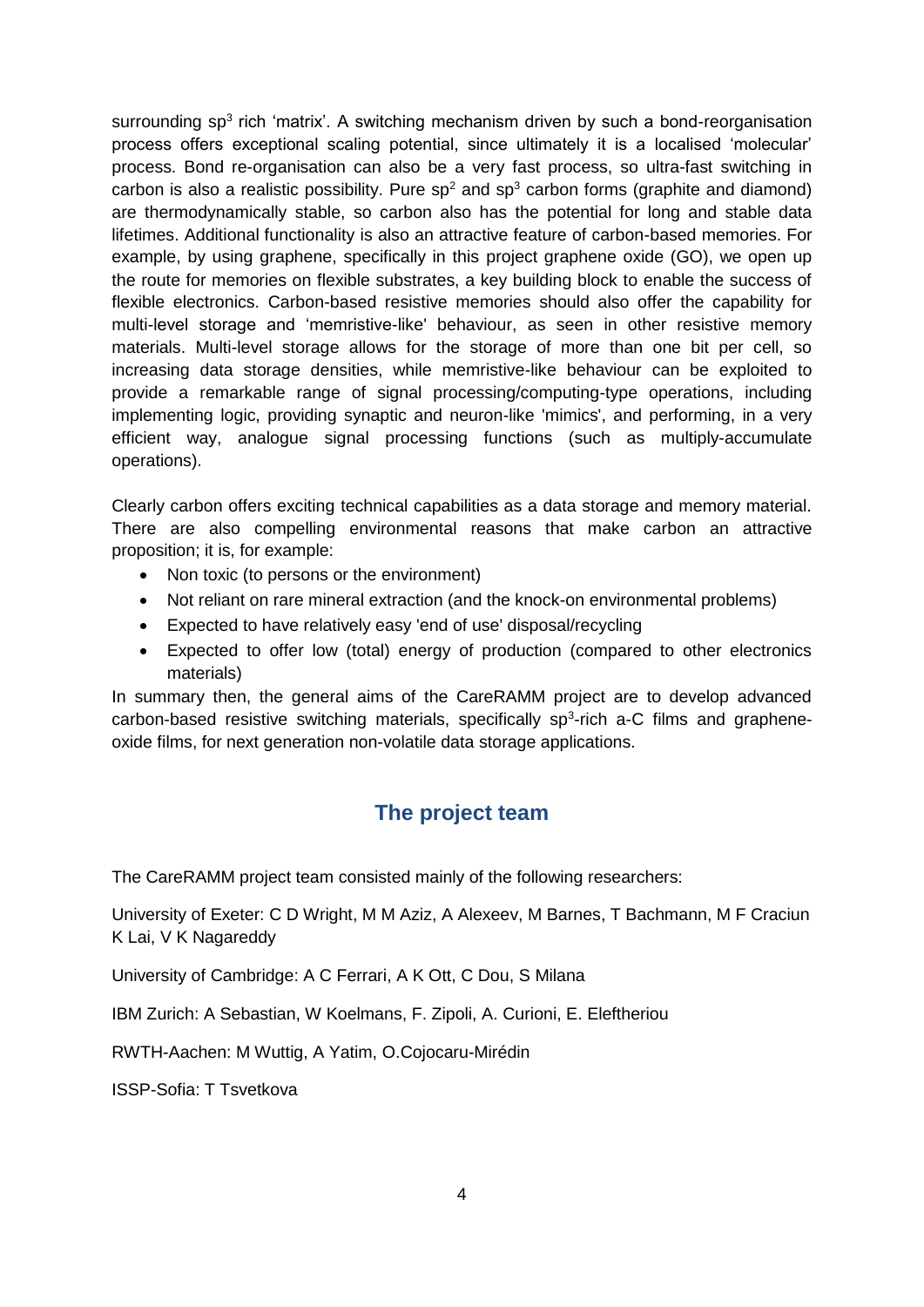### **Summary of CareRAMM project results**

#### **Carbon materials for next-generation data storage**

Using a filtered cathodic vacuum arc (FCVA) we prepared amorphous carbon films with the desired high sp<sup>3</sup> content (i.e. tetrahedral amorphous carbon (ta-C) films) required for resistive-switching based memories. In the FCVA system an arc is struck between graphite electrodes in vacuum to create a high energetic plasma of carbon ions. Guided by a magnetic field these ions condense as a thin film on the substrate. The deposition process has been fully optimised in CareRAMM for resistive switching applications. ta-C films with thickness below 20nm can be fabricated with a single deposition run, e.g. only one strike of the arc is used. This helps, as we found in CareRAMM, to reduce the switching voltage and switching field. We used Raman spectroscopy to characterise our amorphous carbon films. All carbon materials show characteristic Raman features in their spectrum. One of these features is called the G peak. Multi-wavelength Raman spectroscopy from deep UV (244nm) to red (633nm) has been performed to extract the mechanical properties of our ta-C films. In amorphous carbon the G peak is dispersive with wavelength. By plotting the position of the G peak, Pos(G), versus the laser excitation wavelength we can determine the G peak dispersion Disp(G) by using a linear fit. From the dispersion it is possible to estimate film properties like Young's modulus, density and  $sp<sup>3</sup>$  content. Figure 1a) plots Pos(G) as a function of excitation wavelength for a 10nm thick ta-C film on  $Si/SiO<sub>2</sub>$  substrate. The sp<sup>3</sup> content is higher than 60%.



**Figure 1: a)** G peak dispersion of a 10nm thick ta-C film on Si/SiO<sub>2</sub> grown with a single strike of the arc. The inset shows the bonding parameters of the film. b) AFM scan of the same sample. The roughness is 0.233nm.

The roughness of our ta-C films was assessed by atomic force microscopy (AFM). In this process a small, oscillating tip is brought in close proximity to the sample surface and is scanned across the sample resulting in a topographic image of the sample surface. Figure 1b) shows the topography of the 10nm film. This is well below 1nm showing that using a FCVA system ultra-smooth films can be fabricated.

Graphene oxide, GO, also shows promising resistive switching properties. Water based graphene oxide solutions with a concentration of 2mg/ml were prepared, Fig. 2a). These solutions are either filtered to create a thin film or optimised as inks for printing. The filtered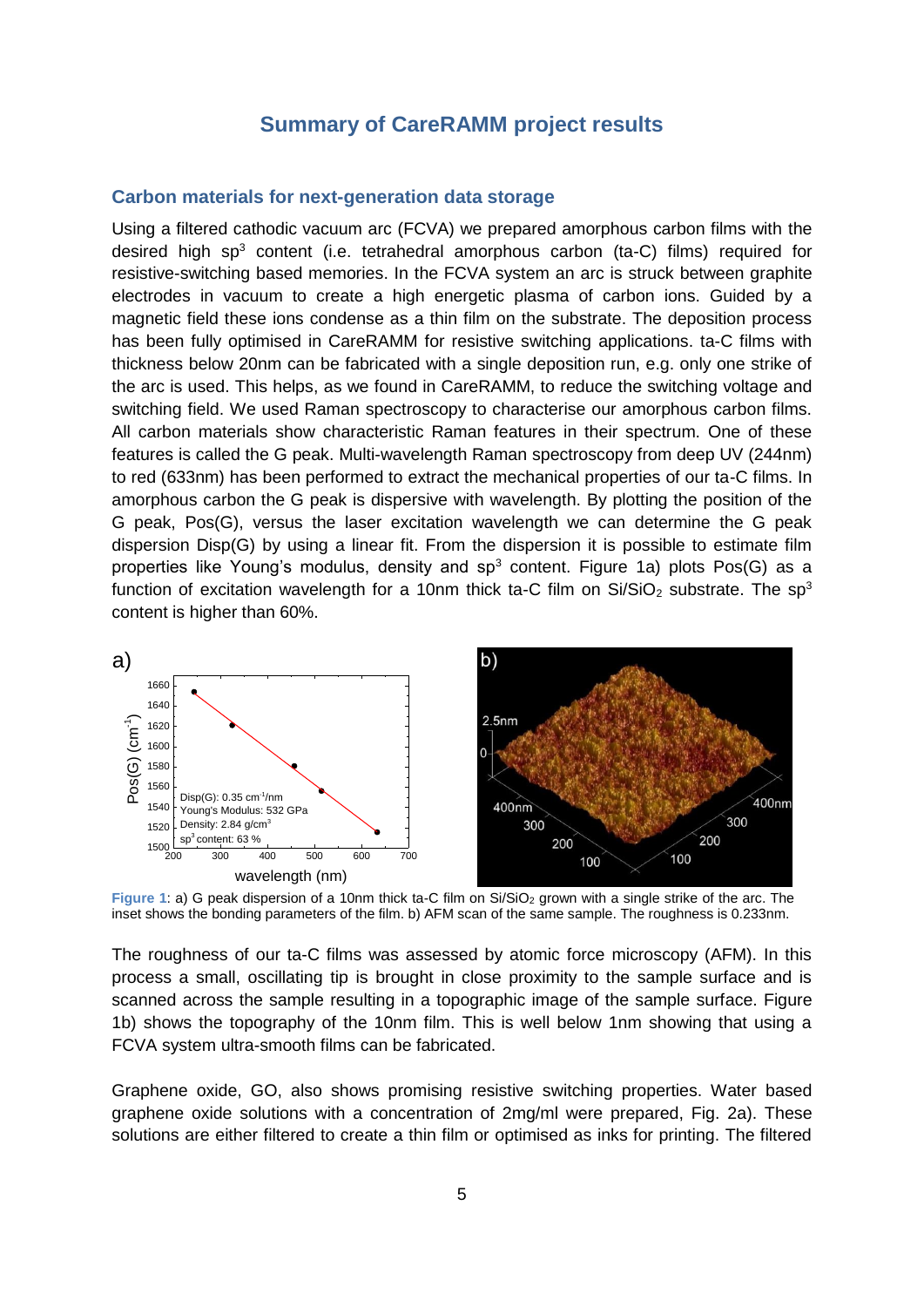solution leaves a thin GO film on a membrane, Fig. 2b). After dissolving the membrane the GO film can then be transferred on other substrates and further processed to make devices. Fig. 2a) shows a graphene oxide solution in water. This solution is then optimised in terms of wettability and viscosity to meet the requirements for inkjet printing and avoid clogging of the cartridge nozzle, Fig. 2c). The ink was optimised for printing on different substrates, such as  $Si/SiO<sub>2</sub>$  as well as flexible subtrates such as PET. Fig. 2d) shows a printed test structure of GO on flexible PET substrate. GO films were characterised by Raman spectroscopy to extract the sp<sup>2</sup> cluster size.



**Figure 2:** a) Aqueous graphene oxide solution. b) Filtered graphene oxide film on membrane. The diameter of the membrane is 2.5cm. c) Inkjet printer. d) Inkjet-printed GO stripe on a flexible PET substrate, scale bar: 200µm.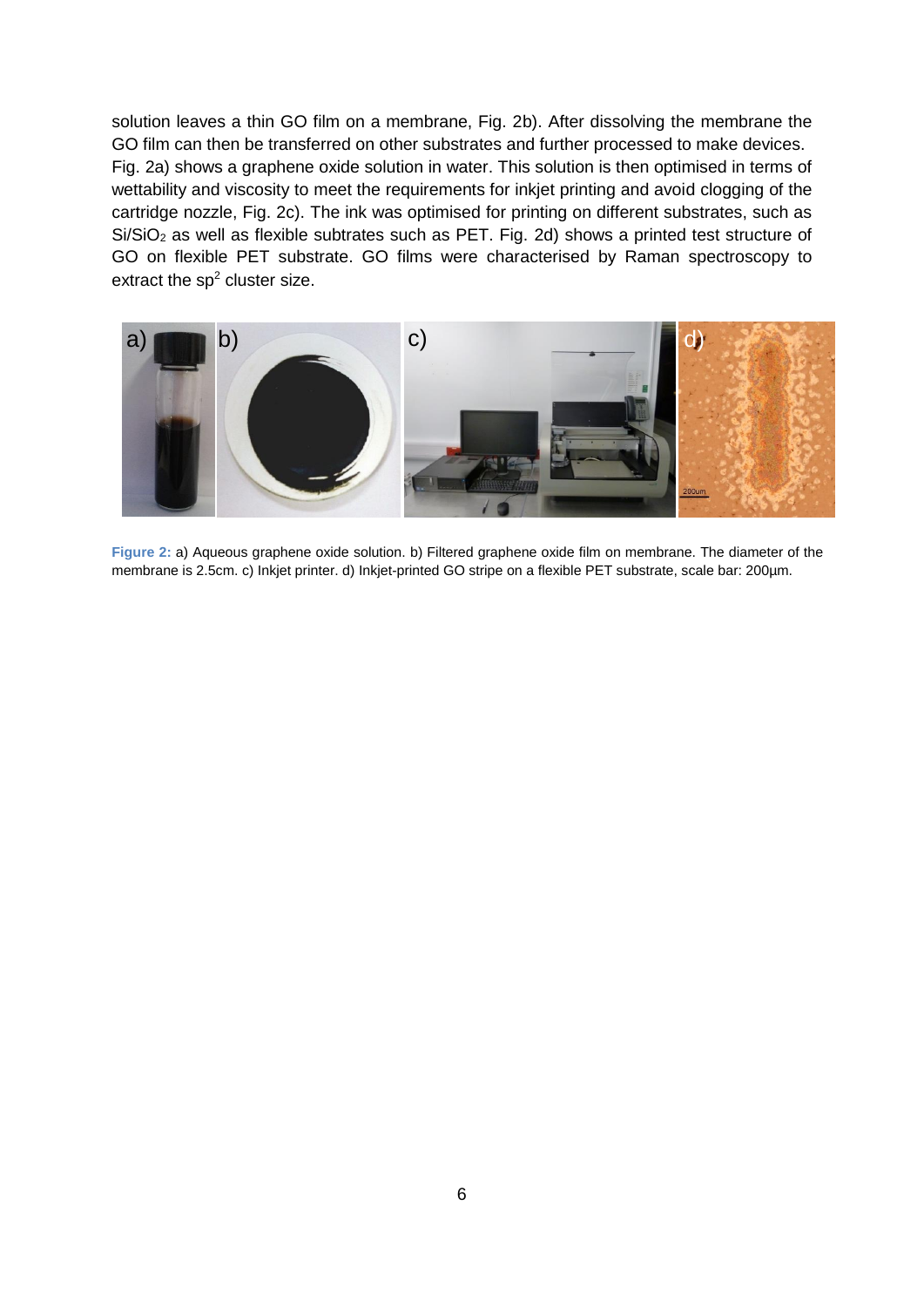#### **Resistive switching in nanoscale amorphous carbon memory devices**

In the CareRAMM project we successfully demonstrated reversible resistive memory switching in nanoscale amorphous carbon memory devices. First, we built a memory cell filled with carbon, see Figure 3. The figure also shows a chip filled with hundreds of memory cells that are being accessed by a high-speed measurement probe.

The memory cell has a top and bottom electrode through which electrical pulses are sent to change the state of the memory. We can define a '0' for the low resistance state and a '1' for the high resistance state. In Figure 4, successful memory switching is shown. The state of the cell was here changed more than one hundred times. In addition we showed that the switching process was very fast (few nanoseconds) and potentially of very low energy (few picoJoules). These results show that amorphous carbon offers great potential for the further development of carbon as a memory material.



# Probe on memory chip



**Figure 3:** Left, a nanoscale memory cell filled with carbon material has been built. Right, a chip with hundreds of these cells is accessed using high-speed measurement probes in an experimental test setup.



**Figure 4:** Memory switching observed in diamond-like carbon nanoscale cells. More than one hundred cycles in a binary mode are completed.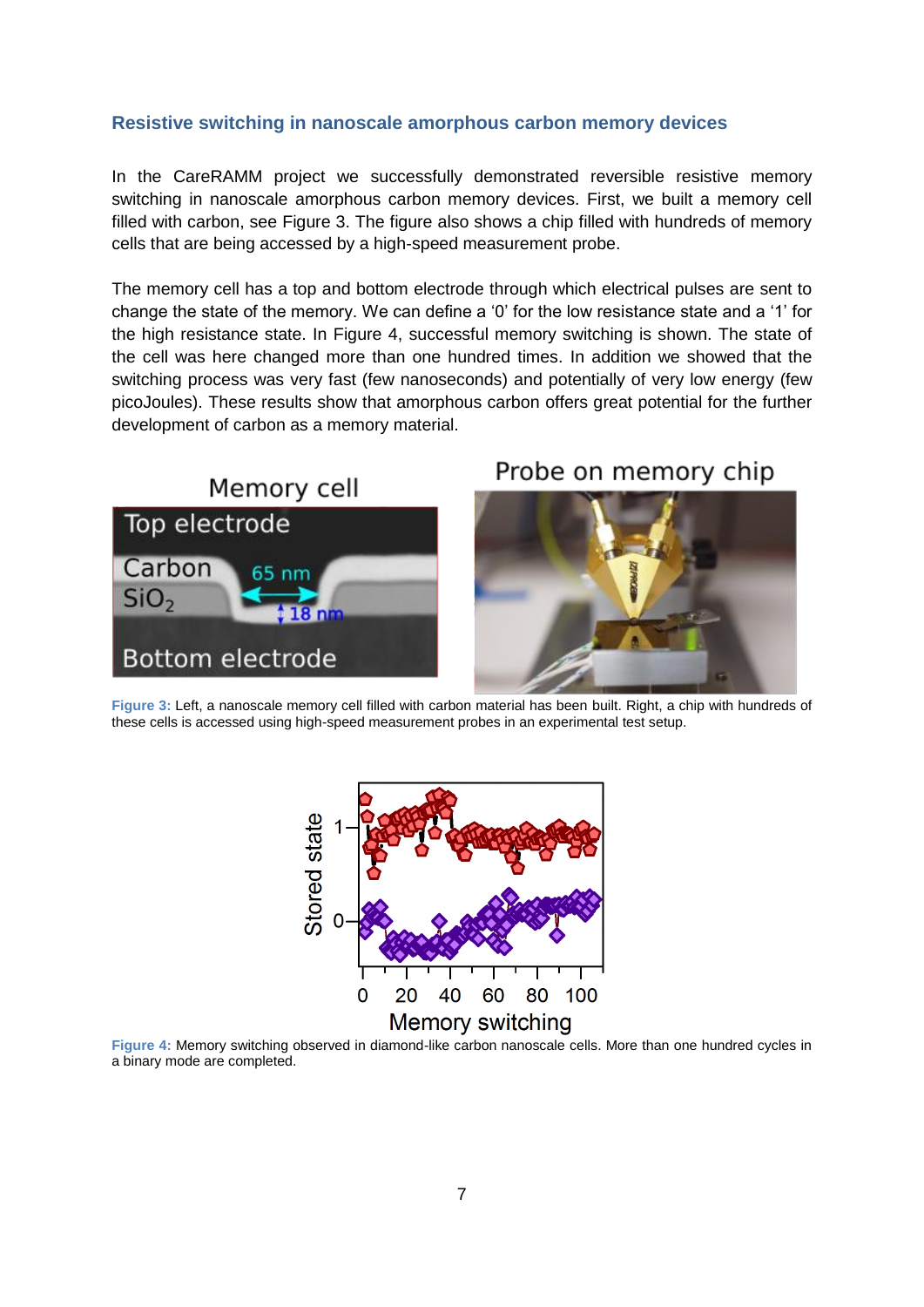### **Understanding the resistive switching process in amorphous carbon using atomistic simulations**

We make combined use of classical molecular-dynamics (MD) simulations and firstprinciples calculations to elucidate the resistive switching mechanisms in amorphous carbon (a-C). We use classical atomistic simulations at the realistic device sizes to find the optimal set of conditions for reversible resistance switch in a-C and first-principles calculations based on density-functional theory on smaller systems to link the structural and the electronic properties. We develop an original augmented-Tersoff classical potential to model a-C allowing fast MD simulations lasting tens of nanoseconds of systems containing up to two million atoms using box sizes up 27 x 27 x 18 nm<sup>3</sup> which match the range of thickness of a-C films in the memory device, typically from  $(5-20)$  nm.

We simulate the resistance switch produced by the passage of the electric current via the use of multiple thermostats as illustrated in Figure 5. Our model assumes that the main effect of the electric field is to heat the system via an increase of temperature of the atoms forming conducting pathways between the electrodes. In the example of [Figure](#page-7-0) ure 5, the atoms of the filament are coloured in red. The amount of Joule heat is higher where the resistance is lower, *i.e.* along pathways with higher density of sp<sup>2</sup> atoms. Thus, we enforce a high temperature  $T_H$  = (1500–2500) K to the atoms in this conductive region via a thermostat. Two additional thermostats, set to a low temperature  $T_L = (300-500)$  K, are coupled to the atoms located in the blue and cyan regions in the inset of Figure 5 to take into account the heat dissipated via the electrodes and the surrounding a-C matrix.



<span id="page-7-0"></span>**Figure 5:** Schematic representation of the memory device. Prototypical temperature distribution resulting by the passage of a current through the filament. The inset show the three thermostats used to produce the temperature profile produced by the passage of a current in the device. The colour code is red for the higher *T*,  $T_{H}$ , and blue for the lower *T*,  $T_{L}$ , see the inset below.

Assuming that overall the density of reactive region in a-C cannot undergo a substantial change, we simulate the SET and RESET step via constant volume simulations. Our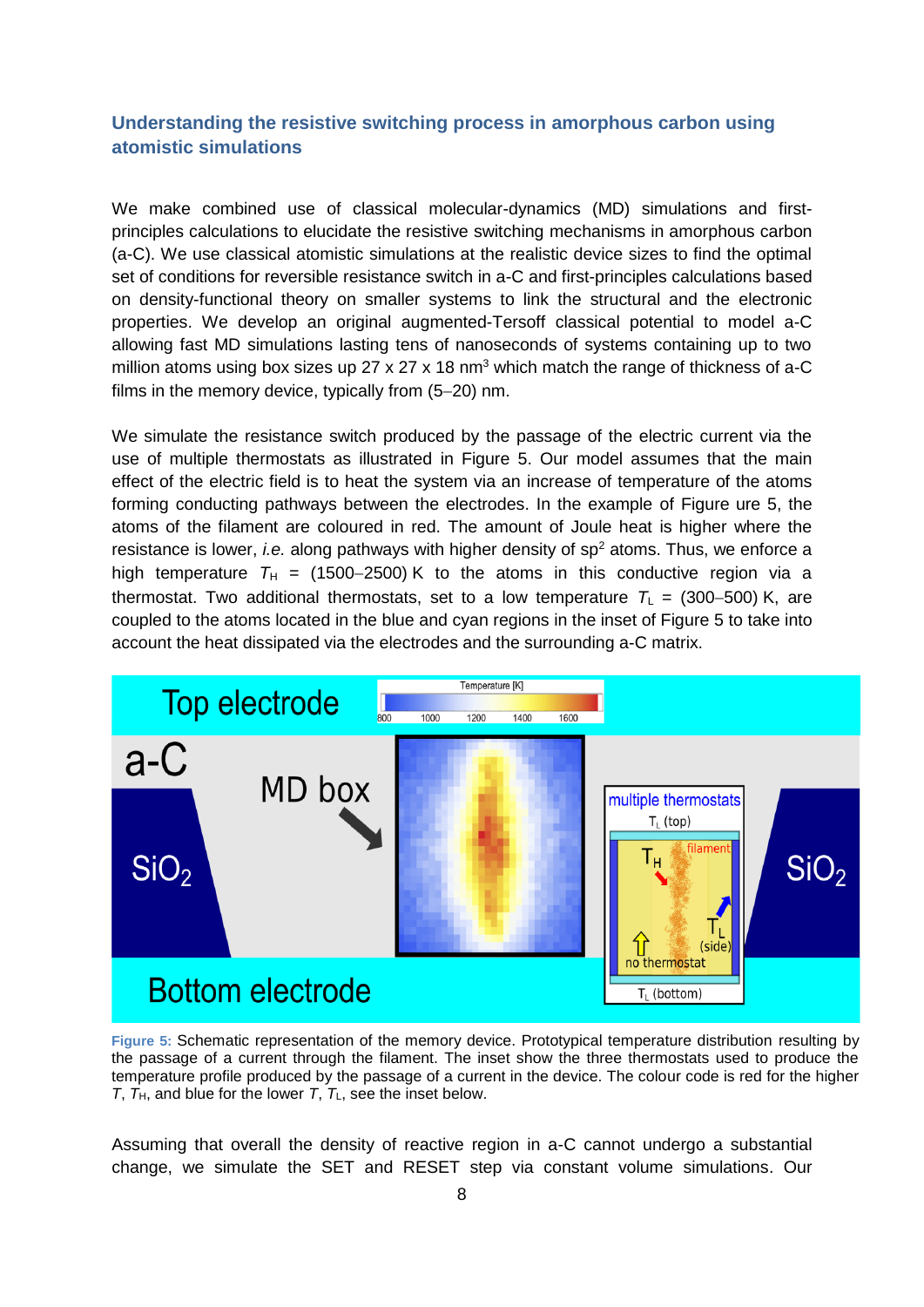atomistic simulations show that the SET step from a pristine sample involves re-hybridization of  $sp<sup>3</sup>$  atoms in  $sp<sup>2</sup>$ . The atomic density, which was uniform in the pristine sample, changes as the re-hybridization occurs. The density decreases in the region at high temperature, in which sp<sup>3</sup> atoms become sp<sup>2</sup>, and where the conductive pathway forms. The amorphous carbon matrix in the vicinity of the hot region accommodates the expansion by increasing its density via re-hybridization of  $sp<sup>2</sup>$  atoms in  $sp<sup>3</sup>$ . We found that the formation of conductive sp<sup>2</sup> filaments is possible as long as the sp<sup>3</sup> content does not exceed 50 %. At higher sp<sup>3</sup> contents, we observed the growth of  $sp<sup>2</sup>$  clusters close to each other and not connected into a single conjugated filament (but still yielding a conductive pathway).

The RESET step occurs via re-hybridization of a few hundred atoms among the few thousands of atoms forming the conductive pathway, which can be either a filament, as illustrated in Figure 6, or a group of clusters close but not connected via conjugated bonds. In the case of Figure 6, this re-hybridization fragments the filament in smaller clusters. In order to compensate the increase of density due to the sp<sup>2</sup> to sp<sup>3</sup> conversion, such sp<sup>2</sup> clusters can grow in the direction orthogonal to the filament via opposite re-hybridization. We found that the re-hybridizations occurring in the RESET step are facilitated by the temperature gradient produced by the heat dissipated via the top and bottom electrodes.

Our atomistic simulations show that this is most likely the mechanism of resistance switch if we assume that the a-C matrix is confined in a region in which the total density cannot vary. The results suggest that a reversible resistance switch is unlikely to occur if the  $sp<sup>3</sup>$  content in the whole cell is less than 35 %, because this is too close to the percolation threshold and the cell is conductive pathway cannot be effectively broken by the RESET process. We found that an  $sp<sup>3</sup>$  content of about 50% or higher is desirable to limit the extent of the conductive pathways, thus improving reversibility (i.e. making the RESET process easier).



**Figure 6:** Structures of the low resistance state (LRS) and high resistance state (HRS). The larger  $sp<sup>2</sup>$  clusters are indicated by different colours. The inset illustrates the structure of the LRS and HRS.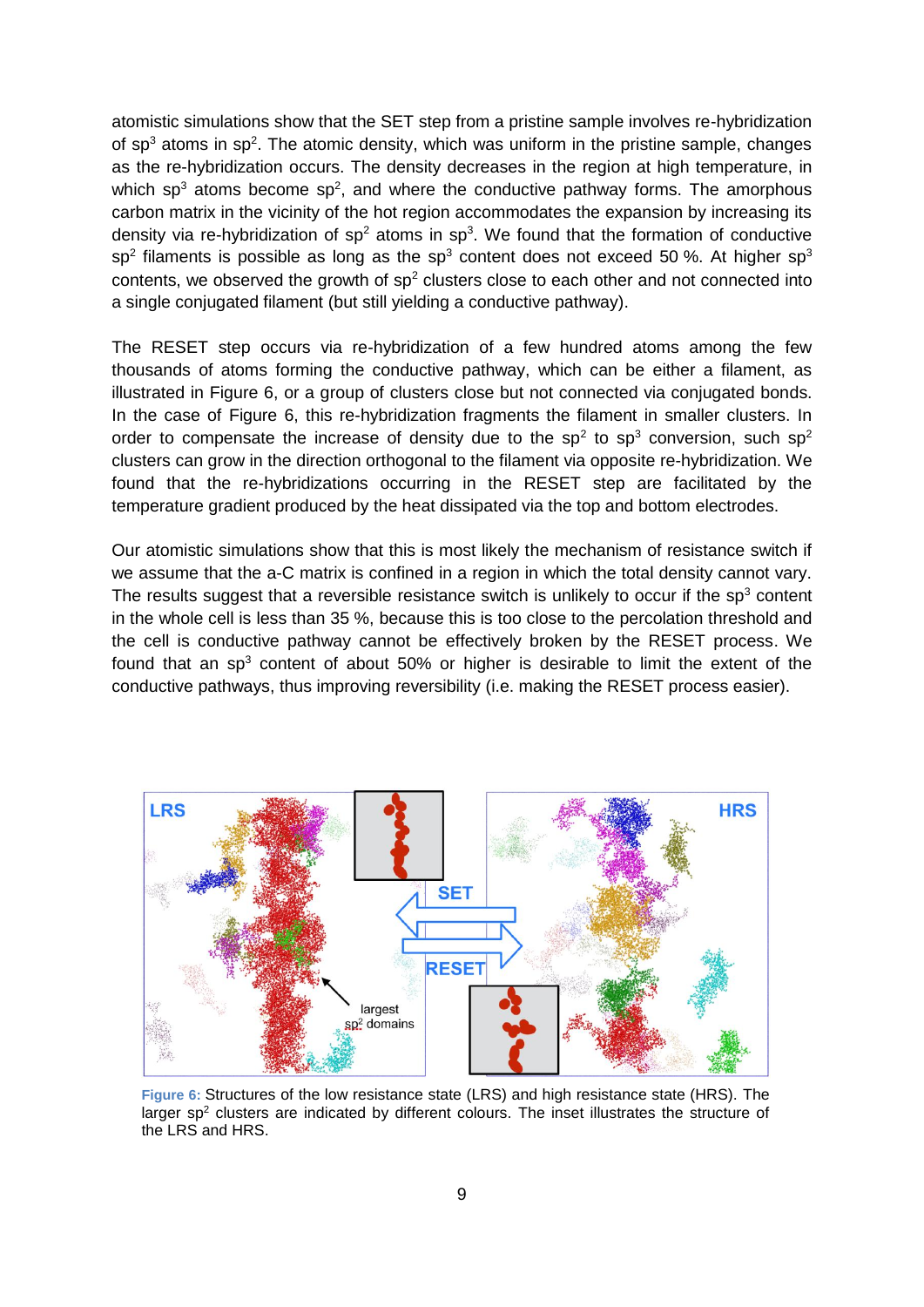#### **Resistive switching in graphene-oxide memory devices**

In CareRAMM project we have also successfully developed graphene-oxide (GO) based memory devices that can be reliably and repeatedly switched between two resistance states and which are suitable for flexible electronics applications. The devices are formed from thin layers of GO sandwiched between platinum and titanium electrodes, all fabricated on a plastic substrate (see Fig. 7(a)). These GO memory cells were capable of being switched at very high speeds (< 10 ns), being scaled down to very small sizes (< 100 nm) and had excellent switching properties (see Fig. 7(b)).



**Figure 7:** GO-based memory device structure (left) and resistive switching properties (right).

The switching mechanism in our GO devices is bipolar, by that we mean that if a positive voltage switches the cell from low to high resistance state, a negative voltage is required to switch it back again (this is different to switching in the a-C memories described earlier which is unipolar). A typical switching curve is shown in Fig. 8(a). Also shown in Fig. 8 is a batch of GO memory devices fabricated on a plastic substrate and undergoing bending tests. We found that our GO memory devices could withstand many bending cycles (many 1000s of cycles) without any significant degradation of performance.



**Figure 8:** Bipolar switching in GO-based memory device (left) and GO-based memories fabricated on plastic substrates and subjected to bending tests (right)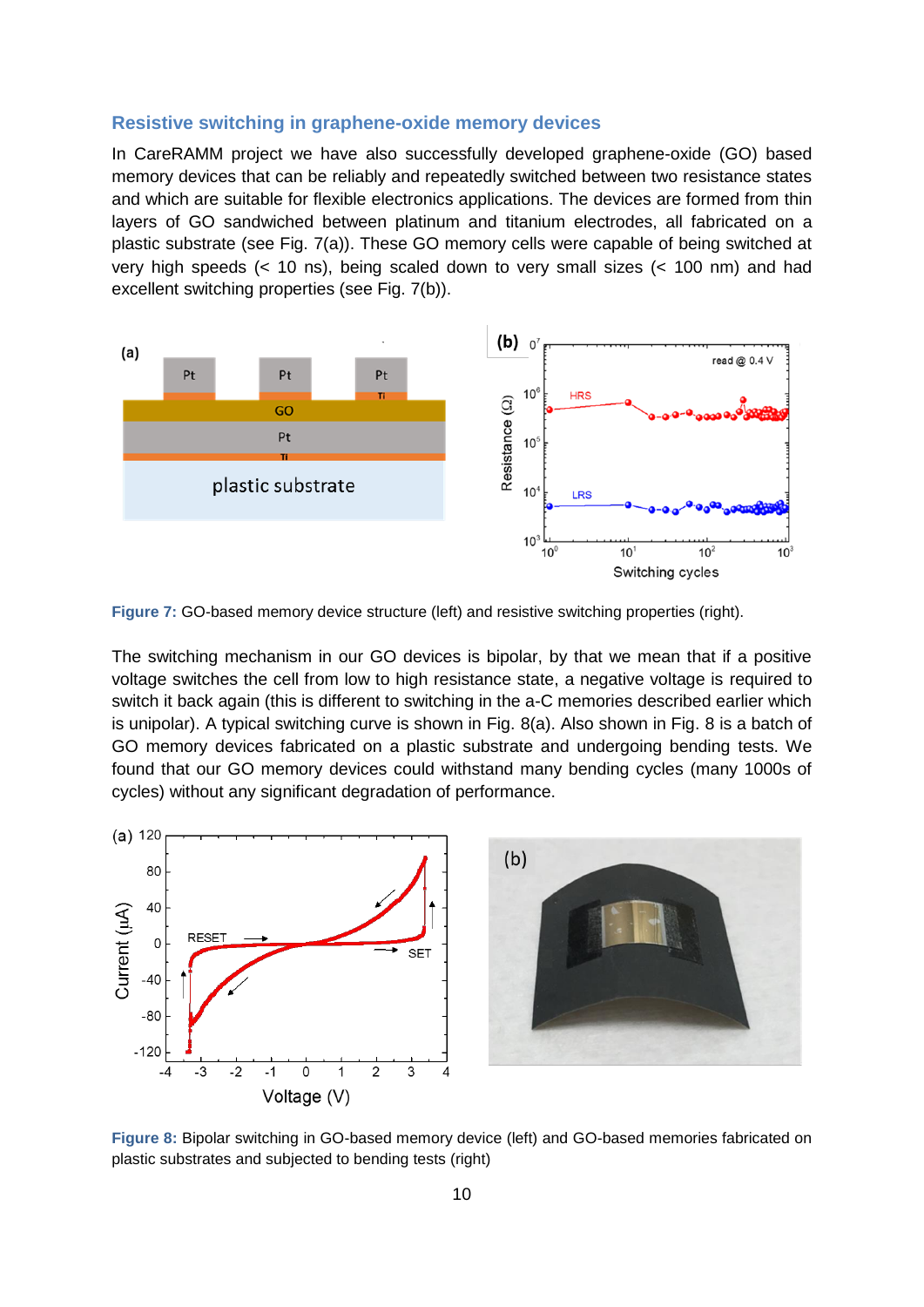#### **Resistance switching mechanisms in graphene-oxide**

Our experimental studies of resistive switching in the GO-based memory devices described above suggest that switching is driven by a reversible redox (reduction-oxidation) process at the Ti/GO interface. We therefore investigated this hypothesis via first-principles atomistic simulations. Specifically we modelled GO and the Ti/GO interface with structures containing around 600 atoms (we need to limit our study to small systems, because we use densityfunctional-theory and the computationally expensive hybrid functional PBE0 to find electronic properties). We found (energy) barrier-less irreversible migration of oxygen atoms from GO to the titanium, resulting in an oxidized titanium surface and graphene-oxide layer with a low oxygen content, see Figure 9(a). The energy gain for each O-atom in this case was about  $(3-5)$  eV. Other oxygen atoms are more however stable; these O-atoms are part of C=O and O-C-O groups in the plane of graphene; these groups are located in the voids of the graphene-oxide, see Figure 9(b). An activation energy barrier in the order of 1.6 eV is enough to transfer these O-atoms to the titanium. This process is reversible and the energy of the initial and final configuration is relatively similar, see inset in Fig, 9(b). We report also reversible absorption of water molecules from gas phase to the oxidized titanium surface.

These exploratory calculations show that reversible switch may involve only the O-atoms located in the voids of graphene-oxide, which are more stable than the out-of-plane oxygen. Similarly water molecules from the gas phase can reversibly bind to the titanium surface. For these groups, we report reversible transfer from GO to titanium with relatively activation energy barrier of the order of  $(1-2)$  eV.



**Figure 9:** (a) Barrier-less oxygen transfer from GO to titanium surface. The colour code is titanium, carbon, and oxygen atoms are depicted in yellow, grey, and red respectively. (b) The atoms indicated with larger spheres are the more stable O-atoms occupying the voids in GO. The transfer of these Oatoms to titanium is a reversible activated processes with energy barrier profile of the order of 1 eV, see inset in (b).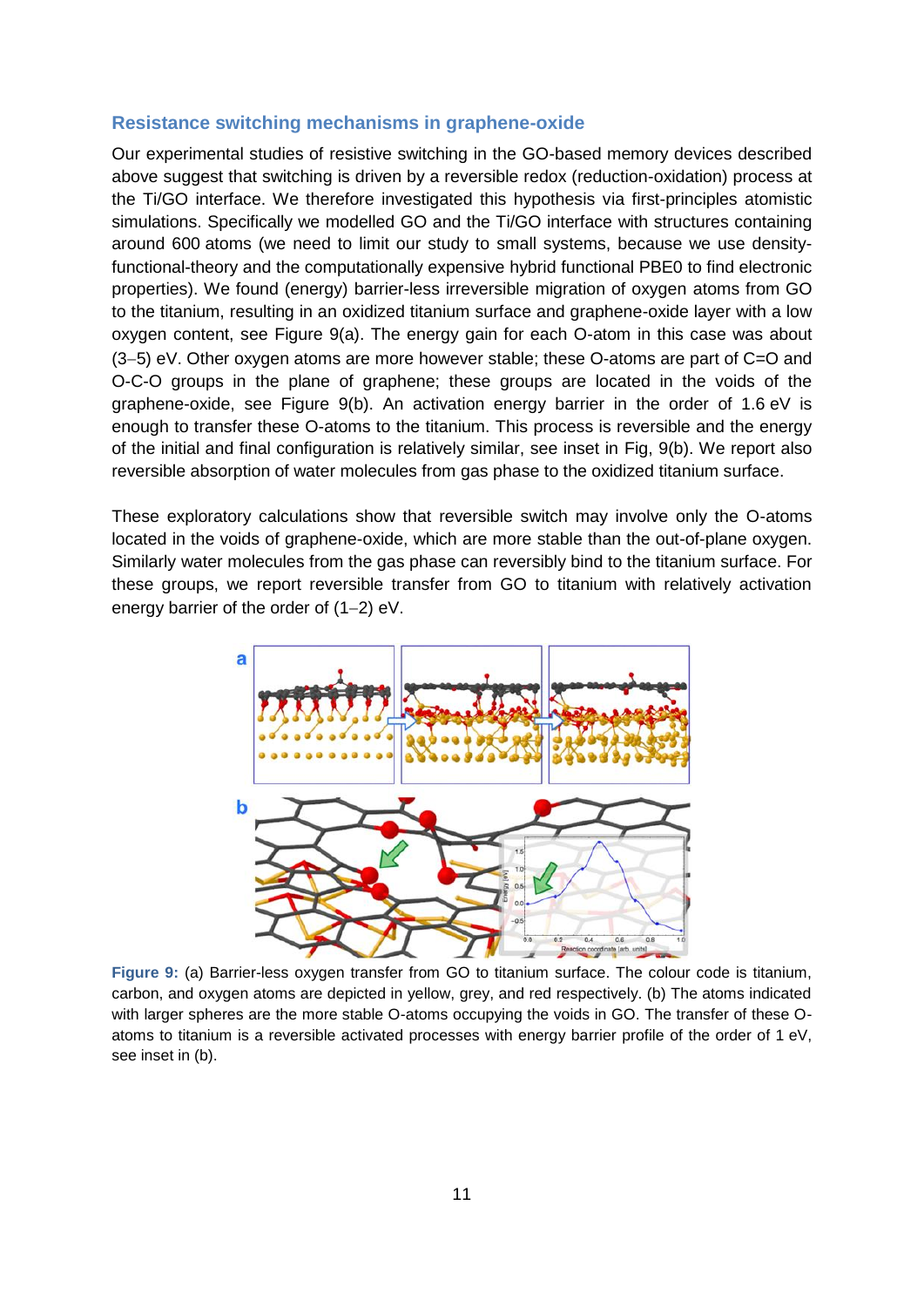### **Technology Readiness Levels**

CareRAMM activities were in the main focused around the TRL levels 1 to 3, i.e.

- TRL 1 basic principles observed
- TRL 2 technology concept formulated
- TRL 3 experimental proof of concept

We assess that the TRL levels achieved (by ourselves and others working in the field) at the start of the project in the two main target project areas, i.e.

(i) resistive-switching in thin film amorphous carbon (a-C) materials for non-volatile memory applications, and

(ii) resistive-switching in graphene oxide (GO) thin film materials for non-volatile memory applications (including memories for flexible electronics applications)

were *TRL 2 and TRL 1 respectively*.

*At the end of the project* we assess that the levels achieved by the CareRAMM project were at *TRL 3* in both cases.

In terms of the CareRAMM's originally-stated *measurable project objectives* (listed on page 8 of the DoW), the end of the project status of such objectives is as outlined in the table below (along with the status achieved at the time of the mid-term review):

| Technical objective -             | Technical objective -                | Technical objective -                      |
|-----------------------------------|--------------------------------------|--------------------------------------------|
| As stated in DoW                  |                                      |                                            |
|                                   | At mid-term review stage (M18)       | At end of project (M36)                    |
| switching<br>sub-nanosecond       | In a-C devices:                      | In a-C devices:                            |
| (set/reset) times                 | 100 ns (set)/ 30 ns (reset)          | 50 ns (set – for rewritable applications   |
| Note – originally envisaged as    |                                      | <5 ns (set – for write once applications)  |
| target only for a-C devices       |                                      | <4 ns (RESET)                              |
|                                   |                                      |                                            |
|                                   |                                      | In GO devices                              |
|                                   |                                      | <10 ns (set/reset)                         |
|                                   |                                      |                                            |
| $sub-10$<br>feature<br>size<br>nm | In a-C devices:                      | In a-C devices:                            |
| (switching region)                | 12.5<br>(i)<br>feature<br>size<br>nm | (i) sub-10 nm feature size demonstrated    |
| Note - originally envisaged as    | demonstrated in C-AFM                | in C-AFM                                   |
| target only for a-C devices       | (ii) sub-100 nm feature size in      | (ii) 50 nm feature size in confined-cell   |
|                                   | device configuration                 | device configuration                       |
|                                   |                                      |                                            |
|                                   |                                      | (iii) 10 nm feature size in lateral cell   |
|                                   |                                      | device configuration                       |
|                                   |                                      |                                            |
|                                   |                                      | In GO devices:                             |
|                                   |                                      | < 50 nm cells                              |
|                                   |                                      |                                            |
| sub-10 $\mu$ W write power (~ pJ  | In a-C devices:                      | In a-C confined-cell devices:              |
| write energy)                     | 1200 µW (15<br>switching<br>pJ)      | 15 pJ (set - for re-writable applications) |
| Note – originally envisaged as    | demonstrated                         | < 5 pJ (set - for write once)              |
| target only for a-C devices       |                                      | 3 pJ (reset)                               |
|                                   |                                      | In a-Cox devices:                          |
|                                   |                                      |                                            |
|                                   |                                      | 2 pJ (set)                                 |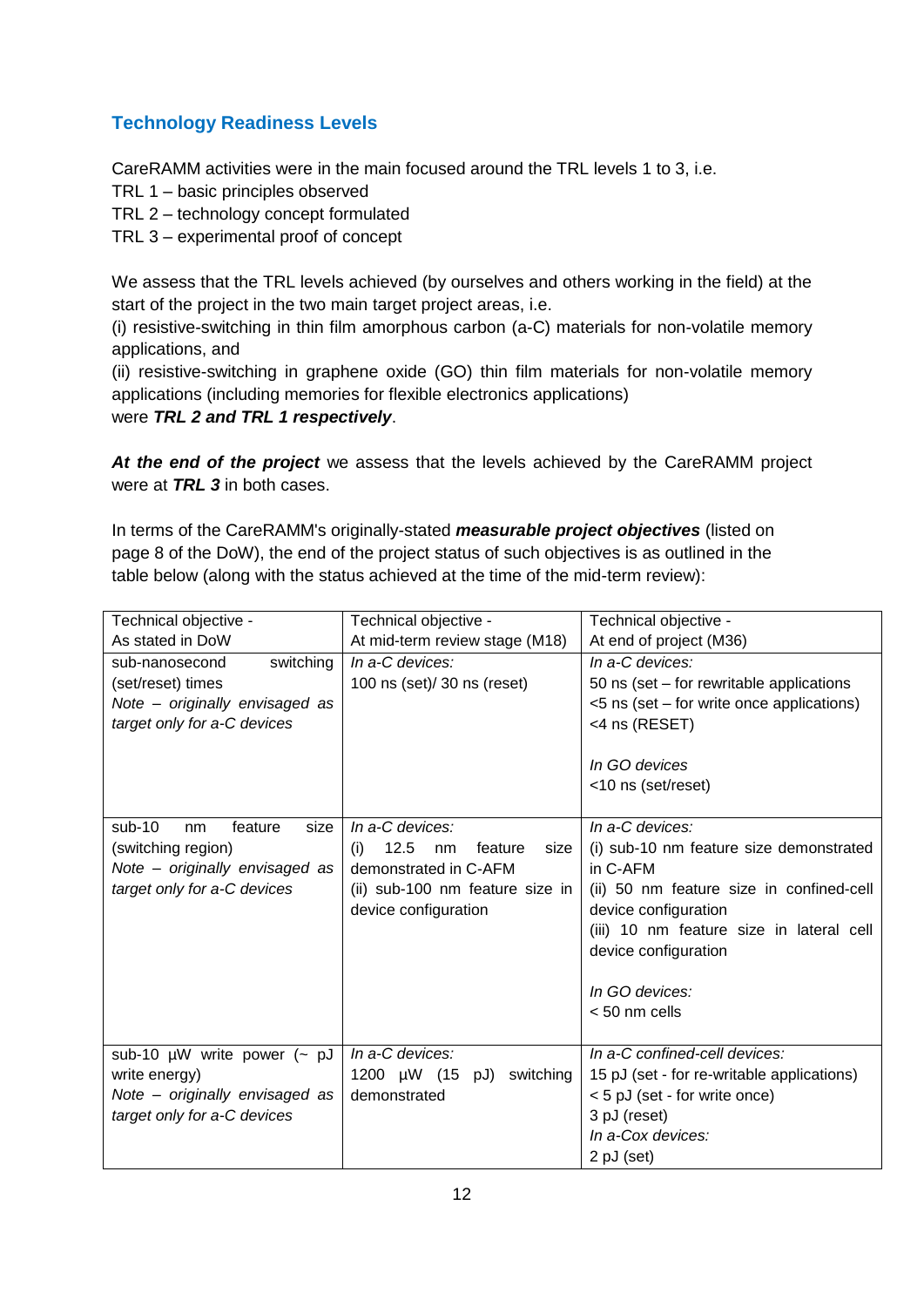|                                   |                                                | 1 pJ (reset)                                                                   |
|-----------------------------------|------------------------------------------------|--------------------------------------------------------------------------------|
|                                   |                                                |                                                                                |
|                                   |                                                | In lateral a-C cells:                                                          |
|                                   |                                                | Sub-µW and sub-pJ switching observed!                                          |
|                                   |                                                |                                                                                |
|                                   |                                                | In GO devices:                                                                 |
|                                   |                                                | < 5 pJ (set/reset)                                                             |
|                                   |                                                |                                                                                |
| predicted lifetime of at least 10 | Not yet assessed - planned for                 | In a-C confined-cell devices:                                                  |
| years at 100°C for consumer       | 2nd period                                     | Retention of > 10,000 s at 85 $^{\circ}$ C                                     |
| applications                      |                                                | demonstrated.                                                                  |
| Note - target only for a-C        |                                                | Retention of $> 1000$ s at 300 °C                                              |
| devices                           |                                                | demonstrated.                                                                  |
|                                   |                                                | Predicted lifetime of 10 years at 100°C                                        |
|                                   |                                                | expected.                                                                      |
| predicted lifetime of at least 10 | Not yet assessed - planned for                 | In a-C confined-cell devices:                                                  |
| years at 200°C for automotive,    | 2nd period                                     | Operating temperatures up to 300°C                                             |
| military<br>aerospace<br>and      |                                                | demonstrated.                                                                  |
| applications                      |                                                | Retention of over 1000s at 300°C                                               |
| Note $-$ target only for $a-C$    |                                                | demonstrated.                                                                  |
| devices                           |                                                | Predicted lifetime at 200C expected to                                         |
|                                   |                                                | be good – but not quantitatively                                               |
|                                   |                                                | assessed                                                                       |
| demonstration of binary and       | Not yet assessed - planned for                 | In a-C devices:                                                                |
| multi-level storage capability    | 2nd period                                     | 3-level<br>Demonstration<br>possible<br>of                                     |
|                                   |                                                | storage (one-and-a-half-bits per cell) in                                      |
|                                   |                                                | a-C confined-cell.                                                             |
|                                   |                                                | In GO devices:                                                                 |
|                                   |                                                | Demonstration of excellent 4-level (2 bits                                     |
|                                   |                                                | per cell) storage, including retention                                         |
|                                   |                                                | demonstration of each level.                                                   |
|                                   |                                                |                                                                                |
| demonstration of memristive-      | Not yet assessed - planned for                 | Memristive-like 'additional functionality'                                     |
| like 'additional functionality'   | 2nd period                                     | demonstrated in $a-CO_x$ devices                                               |
|                                   |                                                | (specifically an accumulation property                                         |
|                                   |                                                | useful for<br>arithmetic and neuronal                                          |
|                                   |                                                |                                                                                |
| demonstration of suitability of   | GO<br>device-like<br>structures                | processing)<br>Excellent performance of GO memories                            |
|                                   |                                                | on flexible substrates demonstrated                                            |
| GO-based memory for flexible      | successfully<br>fabricated<br>on               |                                                                                |
| electronics applications          | flexible<br>substrates,<br>but<br>re-          | (better than any results reported in                                           |
|                                   | writability not yet achieved in<br>this format | literature to date).                                                           |
|                                   |                                                |                                                                                |
|                                   |                                                | SET/RESET states stable for > 10,000                                           |
|                                   |                                                | bending cycles and high bending radii                                          |
|                                   |                                                |                                                                                |
|                                   |                                                | Endurance (#switching cycles) of over<br>1000 achieved on flexible substrates. |
|                                   |                                                |                                                                                |
|                                   |                                                |                                                                                |